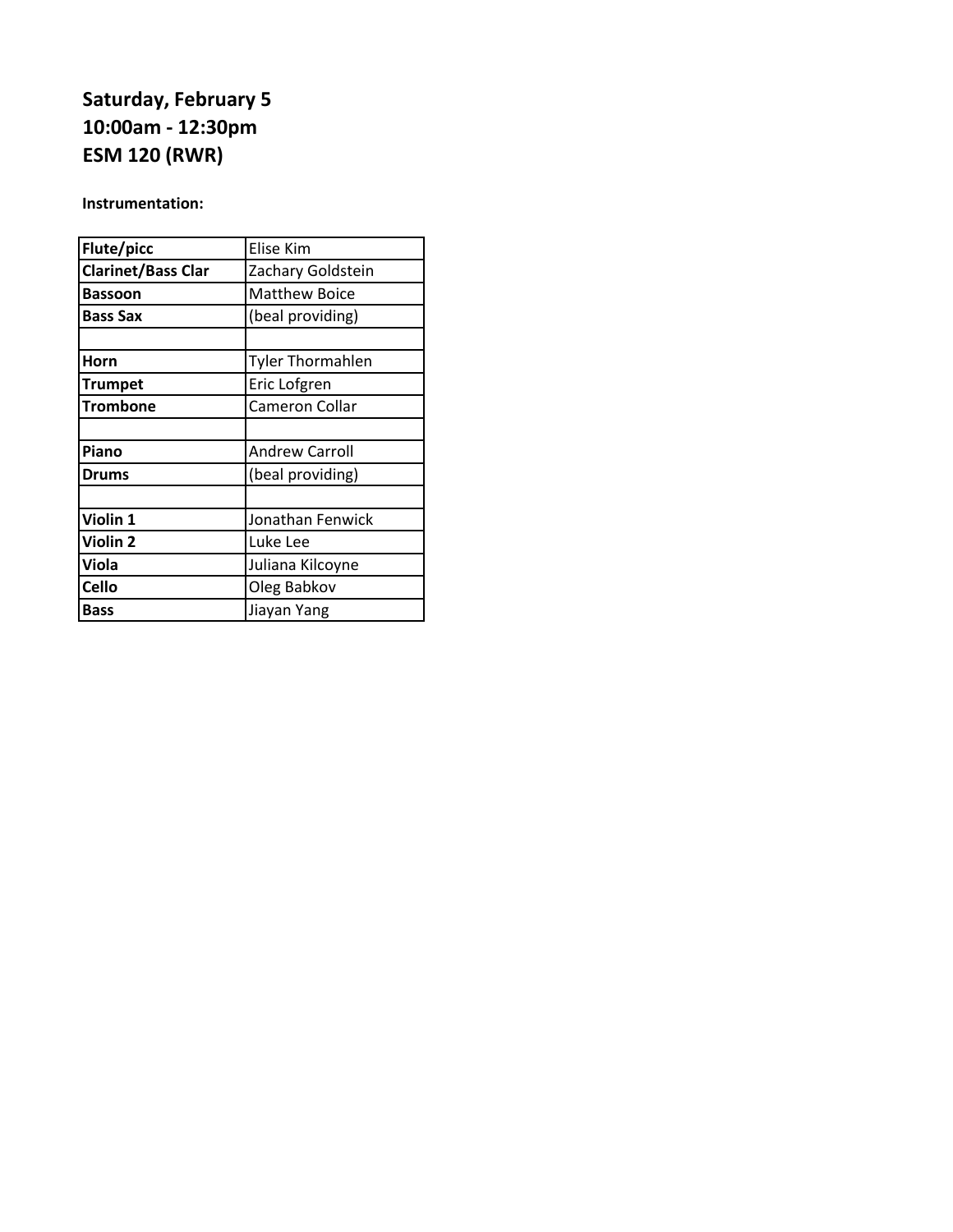## **Saturday, March 26th 10:00am - 12:30pm ESM 120 (RWR)**

#### **Instrumentation:**

| Flute 1                     | Kasumi Leonard        |                    | Violin 1-1 Stephanie Bonk    |
|-----------------------------|-----------------------|--------------------|------------------------------|
| Flute 2/picc                | Elise Kim             |                    | Violin 1-2 Andres Carrero    |
| <b>Oboe/Eng Horn</b>        | <b>Emily Hart</b>     |                    | Violin 1-3 Junheng Chen      |
| <b>Clarinet 1</b>           | Johnny Wang           | Violin 1-4         | Anna Lee                     |
| <b>Clarinet 2/Bass Clar</b> | Jenna Kent            |                    |                              |
| <b>Bassoon</b>              | Ian Schneiderman      |                    | Violin 2-1   Xiaonan Huang   |
|                             |                       |                    | Violin 2-2 Chihiro Kakishima |
| Horn 1                      | Kyle Schober          |                    | Violin 2-3 Angela Kim        |
| Horn 2                      | Tyler Thormahlen      | Violin 2-4         | Artur Korotin                |
| Horn 3                      | Jacob Factor          |                    |                              |
| <b>Trumpet 1</b>            | Jess Green            | Viola 1            | James Marshall               |
| <b>Trumpet 2</b>            | <b>Matthew Naeger</b> | Viola <sub>2</sub> | Kathleen McFarland           |
| <b>Trombone 1</b>           | Josh Brown            | Viola 3            | Angela Rubin                 |
| <b>Trombone 2</b>           | Cameron Collar        | Viola 4            | John Ryan                    |
| <b>Trombone 3</b>           | <b>Vincent Huang</b>  |                    |                              |
| <b>Tuba</b>                 | Juan Alonso           | Cello 1            | Samuel Boundy                |
|                             |                       | Cello <sub>2</sub> | <b>Blair Cheng</b>           |
| Piano                       | tbd                   | Cello 3            | Yifei Li                     |
| <b>Percussion 1</b>         | <b>William Newton</b> | Cello 4            | <b>Belle Ra</b>              |
| <b>Percussion 2</b>         | Youngkyong Lee        |                    |                              |
| <b>Percussion 3</b>         | <b>Justin Lamb</b>    | Bass 1             | <b>Ziying Hu</b>             |
|                             |                       |                    |                              |

| Violin 1-1         | Stephanie Bonk        |
|--------------------|-----------------------|
| Violin 1-2         | <b>Andres Carrero</b> |
| Violin 1-3         | Junheng Chen          |
| Violin 1-4         | Anna Lee              |
|                    |                       |
| Violin 2-1         | Xiaonan Huang         |
| Violin 2-2         | Chihiro Kakishima     |
| Violin 2-3         | Angela Kim            |
| Violin 2-4         | Artur Korotin         |
|                    |                       |
| Viola 1            | James Marshall        |
| Viola <sub>2</sub> | Kathleen McFarland    |
| Viola 3            | Angela Rubin          |
| Viola 4            | John Ryan             |
|                    |                       |
| Cello 1            | Samuel Boundy         |
| Cello <sub>2</sub> | <b>Blair Cheng</b>    |
| Cello 3            | Yifei Li              |
| Cello 4            | <b>Belle Ra</b>       |
|                    |                       |
| Bass 1             | Ziying Hu             |
| Bass <sub>2</sub>  | Zoe Markle            |
| Bass 3             | Jiayan Yang           |